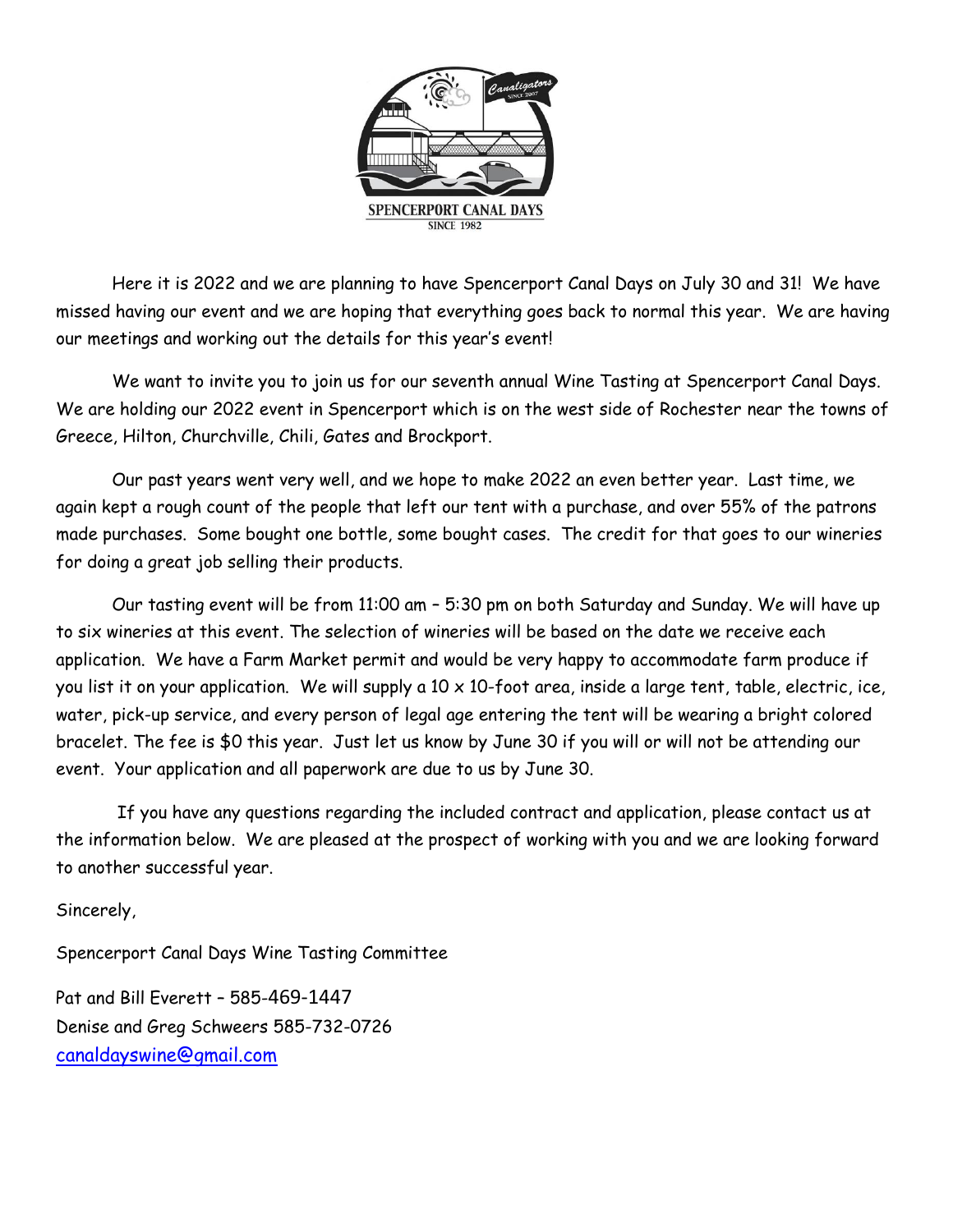# **General Information for Spencerport Canal Days**

What we supply: 10 x 10 display space I - 8 ft. table, covered 2 - chairs 15-amp, 110-volt circuit – no extension cords (please mark on application if you do or don't need electric) 4 - staff name badges 1 - booth sign with winery name Ice and water for rinsing your cups Wine pick-up service Parking Pass for 1 vehicle to park by our tent

Directions:

#### **From Rochester**

Head out on 1-490 West out of Rochester Take the I-490 exit number 47- towards RT-19/LEROY/ROCHESTER Take the Rte. 259 exit North to the Village of Spencerport

## **From West of Rochester (Buffalo, Erie, etc.)**

Take the I-90 Thruway East Take the I-490 exit number 47- towards RT-19/LEROY/ROCHESTER Take the Rte. 259 exit North to the Village of Spencerport

## **From East of Rochester NY (Finger Lakes, Syracuse, Albany, etc.)**

Take the I-90 Thruway West Take the I-490 exit number 45 towards ROCHESTER Take the RT-531 exit number 8 towards SPENCERPORT Take the RT-259/UNION ST exit Continue north into the Village of Spencerport

Questions: email [canaldayswine@gmail.com](mailto:canaldayswine@gmail.com) Call: Denise 585-732-0726 or Pat 585-469-1447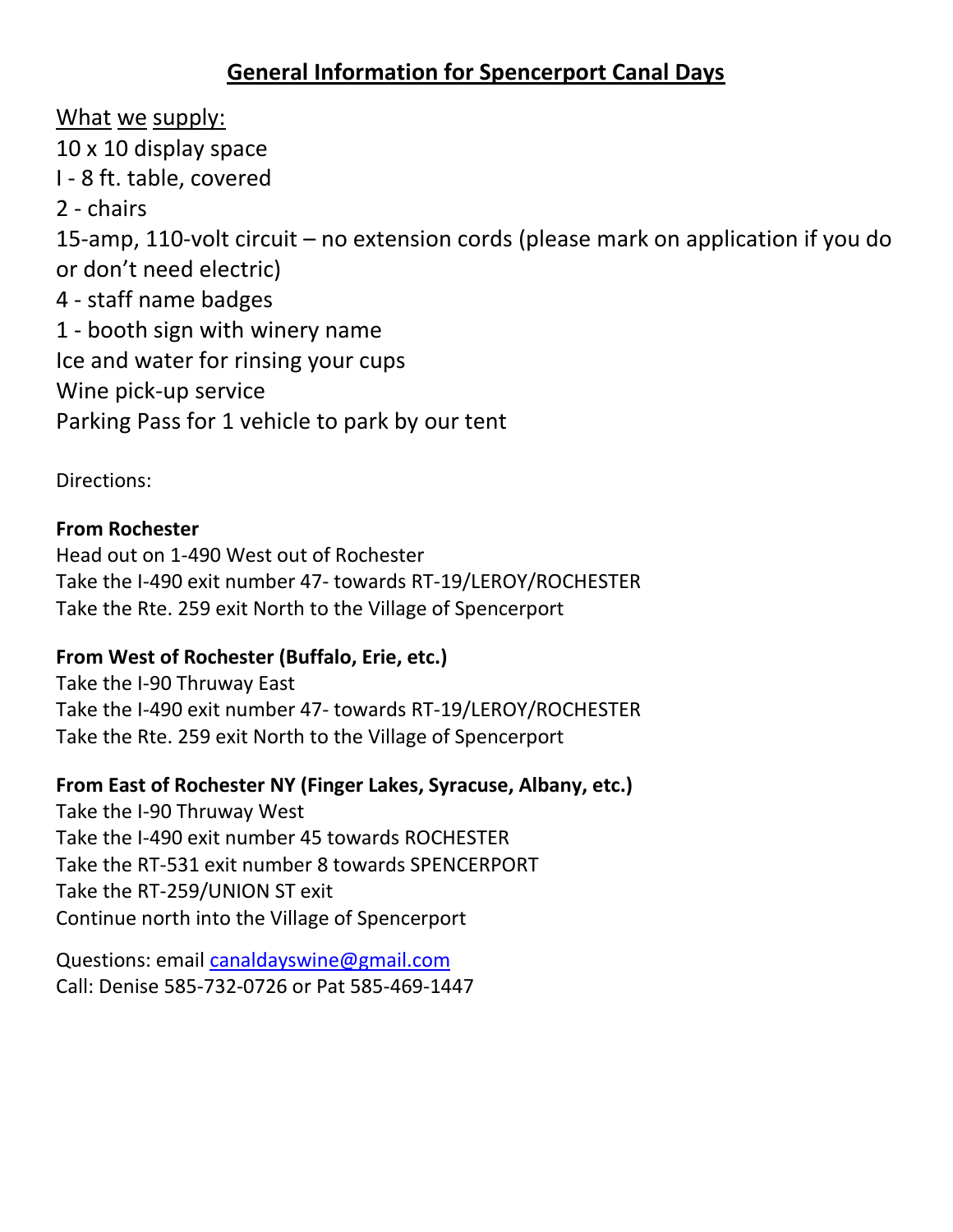#### **Spencerport Canal Days 130 South Union St. Spencerport, NY 14559** Saturday, July 30, 11am-5:30pm and Sunday July 31, 2022, 11am-5:30pm

#### **Wine Tasting Contract**

**Contract** made between **Spencerport Canal Days**, a corporation incorporated under the laws of New York State, with production offices at 130 S. Union St. Spencerport, NY and **Example 2** a Winery with offices located at  $\Box$ \_\_\_\_\_\_\_\_\_\_\_. Winery agrees to provide wine tasting services at Spencerport Canal Days. Spencerport Canal Days agrees to permit such provisions of a wine tasting service with a Farm Market Permit under the following conditions:

**RELATIONSHIP** The parties act as independent contractors. Nothing herein contained shall create **OF PARTIES** or be construed as creating employment, a partnership, joint venture, or agency relationship between the parties, and no party shall have the authority to bind the other in any respect.

**INCORPORATION** The Winery agrees to comply with all policies and procedures as indicated in this **OF APPLICATION** document. Winery also recognizes that Spencerport Canal Days has the right to reasonably modify the conditions of its permission to Winery participation in Spencerport Canal Days. Accordingly, Winery agrees to comply with Spencerport Canal Days reasonable directions, which may not be published or contained herein.

**RECITALS** The Winery agrees to participate in the wine tasting event at Spencerport Canal Days on July 30, and July 31, 2022, with the hours of 11:00 AM – 5:30 PM on both days.

The Winery shall set up its tasting area between 9:30 am and 10:45 am on the days of the Event. The Winery can strike their area after 5:30 on the last day of the Event. The area must be totally cleared by 6:00 pm on July 30.

**CONSIDERATION** The Winery agrees to pay a fee of \$0.00 to Spencerport Canal Days. We must have a commitment from you by July 15.

**TAXES** The Winery shall be solely responsible for the payment of New York sales tax and any taxes levied by any other governmental organization with respect to sales or activity of Winery under this agreement. **Winery shall properly display their current New York State Sales Tax Certificate at the festival.**

**INSURANCE** The Winery agrees to file with Spencerport Canal Days, no later than 21 days prior to the start of the Spencerport Canal Days event, a Certificate of Insurance with proof of the following coverage:

- 1. General Liability in minimum limits of \$1,000,000
- 2. Products Liability in minimum limits of \$1,000,000
- 3. Workers' compensation in accordance with the laws of NYS

The Additional Insured, as listed in the attached Application, must be named on all liability policies for the duration of each Event. The foregoing coverage and limits are to be considered as minimum requirements. This insurance shall be issued by a company or companies licensed to do business in NYS and shall provide for written notification to Spencerport Canal Days 30 days prior to termination or restrictive amendment. Failure to provide the certificate of insurance shall terminate this contract.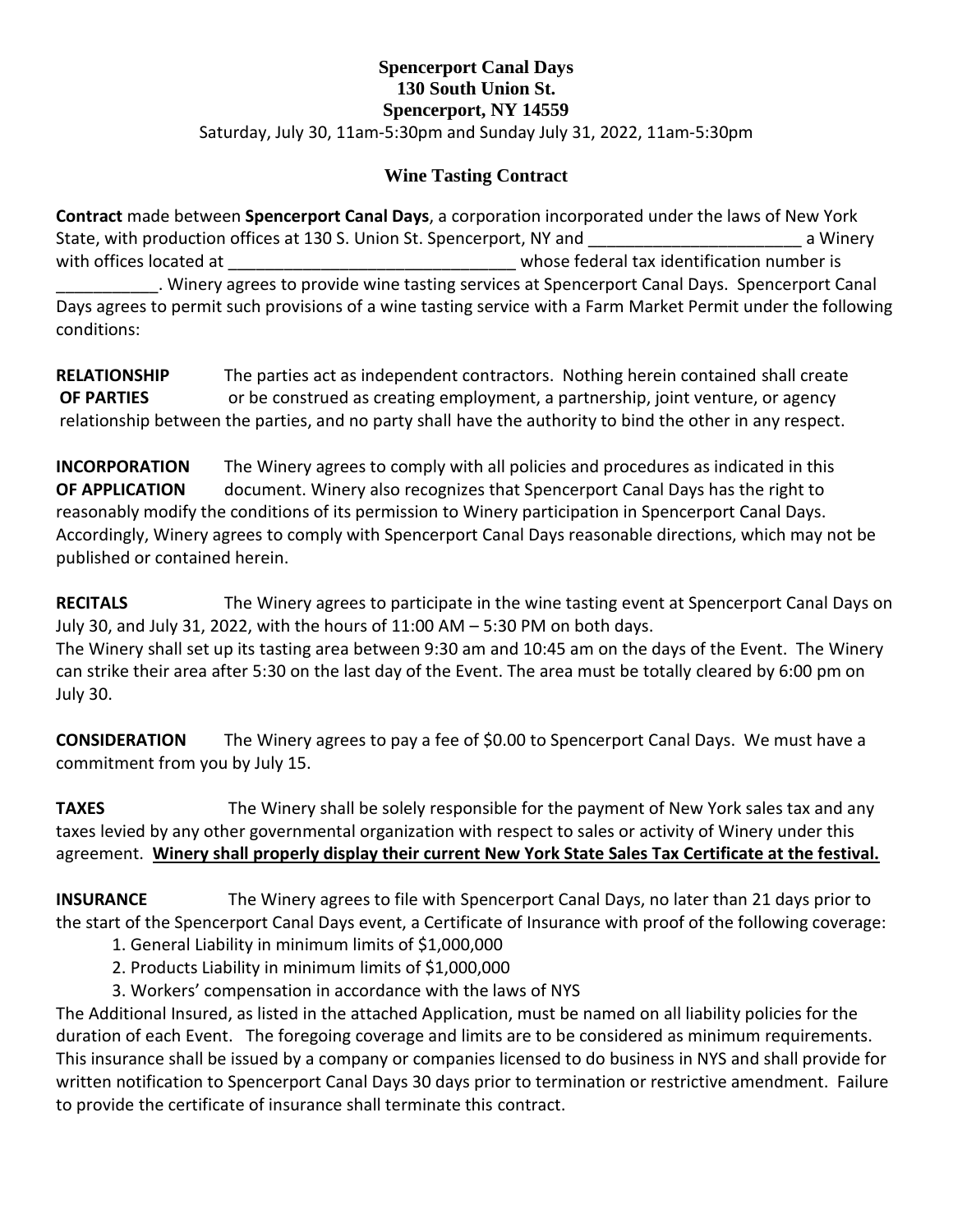**AMENITIES** Spencerport Canal Days agrees to provide the Winery with the following amenities at Winery's space location:

- a. one 10x10 display space in a tent
- b. one 8 foot covered table
- c. four staff badges for Vendor booth
- d. one booth sign with Vendor name
- e. one 15-amp, 110 volt circuit no extension cords
- f. ice and water for rinsing your cups
- g. wine product storage service

Spencerport Canal Days shall have at least two people conducting age proofing. Spencerport Canal Days personnel shall proof all people who enter the wine tasting area. The Winery will not serve wine to people less than 21 years of age or who appear to be intoxicated.

The Winery shall be responsible for general cleanup in the service area during and after the festival. All product prices shall be prominently displayed at wine tasting. No products will be left in the tent overnight.

**INDEMNIFICATION** The Winery shall defend with competent counsel, indemnify and hold Spencerport Canal Days harmless from and against any and all liabilities, claims, suits, damages, losses, judgments, penalties, premiums, contributions, fines, and increased costs and expenses (including reasonable attorney's fees and other expenses) arising out of damages caused by either willful conduct, error, omission or negligent act of or its agents of employees toward Spencerport Canal Days or any third party. This obligation shall survive the termination of this contract.

**LICENSES, PERMITS** The Winery shall obtain all permits necessary to serve wine at a tasting at Spencerport Canal Days, including all necessary permits from the City of Rochester and County of Monroe and agrees to provide Spencerport Canal Days with proof of such permits.

**\*\*\* Under no circumstances will a Winery be allowed to set up operations unless we have a copy of their NYS Certificate of Authority to Collect Sales and Use Tax, a current insurance certificate using the proper wording as stated and a fully executed contract by July 15, 2022. \*\*\***

**AUTHORIZED** The individual executing this contract on behalf of the Winery represents and **SIGNATORY** warrants that he/she is duly authorized by the Winery to enter into this contract.

IN WITNESS WHEREOF, the parties have signed this contract as follows: Spencerport Canal Days Ninery

| Send contract and application to: |  |
|-----------------------------------|--|
|                                   |  |
| <b>Spencerport Canal Days</b>     |  |
| P.O. Box 331                      |  |

**Spencerport, NY 14559**